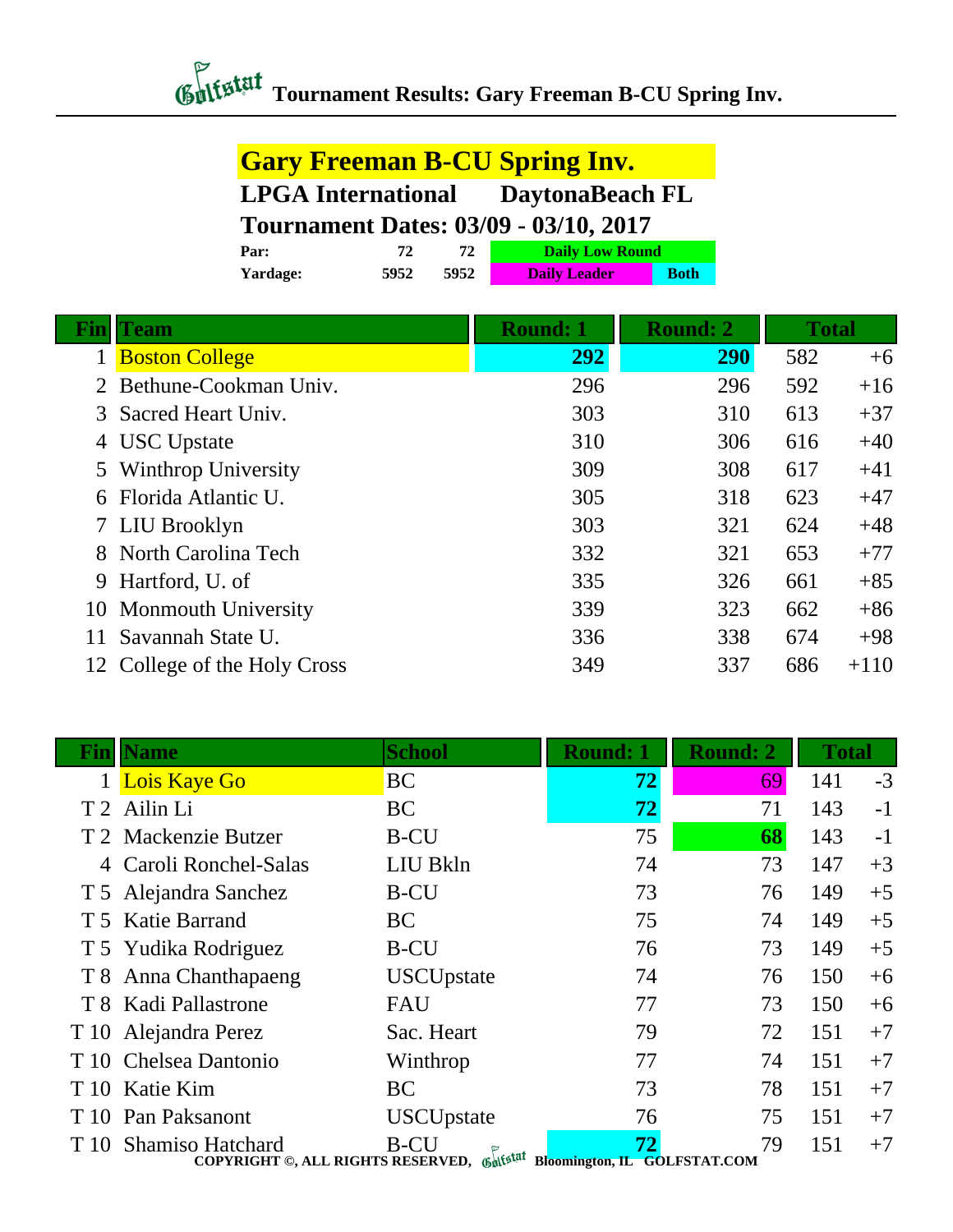## **Tournament Results: Gary Freeman B-CU Spring Inv.**

| $\mathbf{Fin}$ | <b>Name</b>              | <b>School</b>     | <b>Round: 1</b> | <b>Round: 2</b> | <b>Total</b> |
|----------------|--------------------------|-------------------|-----------------|-----------------|--------------|
|                | T 15 Abigail Hood        | Sac. Heart        | 74              | 78              | 152<br>$+8$  |
| T 15           | Julie Reinertsen         | Winthrop          | 74              | 78              | 152<br>$+8$  |
|                | T 15 Rachele Orme        | SavannahSt        | 78              | 74              | 152<br>$+8$  |
| 18             | <b>Meghan Bennett</b>    | FAU               | 75              | 78              | 153<br>$+9$  |
|                | T 19 Ellen Nighbor       | Sac. Heart        | 75              | 79              | 154<br>$+10$ |
| T 19           | Jocelyn Chia             | BC                | 78              | 76              | 154<br>$+10$ |
| T 21           | Chelsea Sedlar           | Sac. Heart        | 75              | 81              | 156<br>$+12$ |
| T 21           | Marni Murez              | BC                | 78              | 78              | 156<br>$+12$ |
|                | T 21 Morgan McClaugherty | Winthrop          | 79              | 77              | 156<br>$+12$ |
| T 21           | <b>Sidney Dermody</b>    | <b>USCUpstate</b> | 76              | 80              | 156<br>$+12$ |
| T 25           | Jill Harvison            | NC Tech           | 81              | 76              | 157<br>$+13$ |
|                | T 25 Louise Jeppesen     | Winthrop          | 79              | 78              | 157<br>$+13$ |
|                | T 27 Aida Gonzalez       | LIU Bkln          | 76              | 82              | 158<br>$+14$ |
| T 27           | <b>Ashley Sloup</b>      | Winthrop          | 79              | 79              | 158<br>$+14$ |
|                | T 27 Jennifer Keim       | FAU               | 76              | 82              | 158<br>$+14$ |
|                | T 30 Lauren Rutherglen   | LIU Bkln          | 76              | 83              | 159<br>$+15$ |
|                | T 30 Payton Culler       | <b>USCUpstate</b> | 84              | 75              | 159<br>$+15$ |
|                | T 32 Haley Goodling      | Monmouth U        | 81              | 79              | 160<br>$+16$ |
|                | T 32 Meghan Ryan         | Hartford          | 83              | 77              | 160<br>$+16$ |
|                | T 32 Rebeca Pardos       | LIU Bkln          | 77              | 83              | 160<br>$+16$ |
|                | T 32 Stephanie Lowe      | Sac. Heart        | 79              | 81              | 160<br>$+16$ |
|                | T 32 Whitney Carter      | Winthrop          | 81              | 79              | 160<br>$+16$ |
|                | T 37 Chandler Case       | Winthrop          | 83              | 78              | 161<br>$+17$ |
|                | T 37 Erin DiDonato       | Monmouth U        | 81              | 80              | $161 + 17$   |
|                | T 39 Jacqueline Gonzalez | <b>Holy Cross</b> | 80              | 82              | 162<br>$+18$ |
|                | T 39 Katelyn Reynolds    | BC                | 83              | 79              | 162<br>$+18$ |
|                | T 39 Lauren Pelster      | Sac. Heart        | 80              | 82              | 162<br>$+18$ |
|                | T 42 Brittany Ferrante   | Hartford          | 82              | 81              | 163<br>$+19$ |
|                | T 42 Sofia Alvarez       | NC Tech           | 81              | 82              | 163<br>$+19$ |
|                | T 44 Estee Deschamps     | Sac. Heart        | 85              | 80              | 165<br>$+21$ |
|                | T 44 Liza Weisman        | <b>FAU</b>        | 77              | 88              | 165<br>$+21$ |
|                | T 44 Maxine Harney       | <b>Holy Cross</b> | 84              | 81              | 165<br>$+21$ |
|                | T 44 Sarah Kokotajlo     | Monmouth U        | 86              | 79              | 165<br>$+21$ |
|                | T 48 Emma Paschal        | LIU Bkln          | 82              | 84              | 166<br>$+22$ |